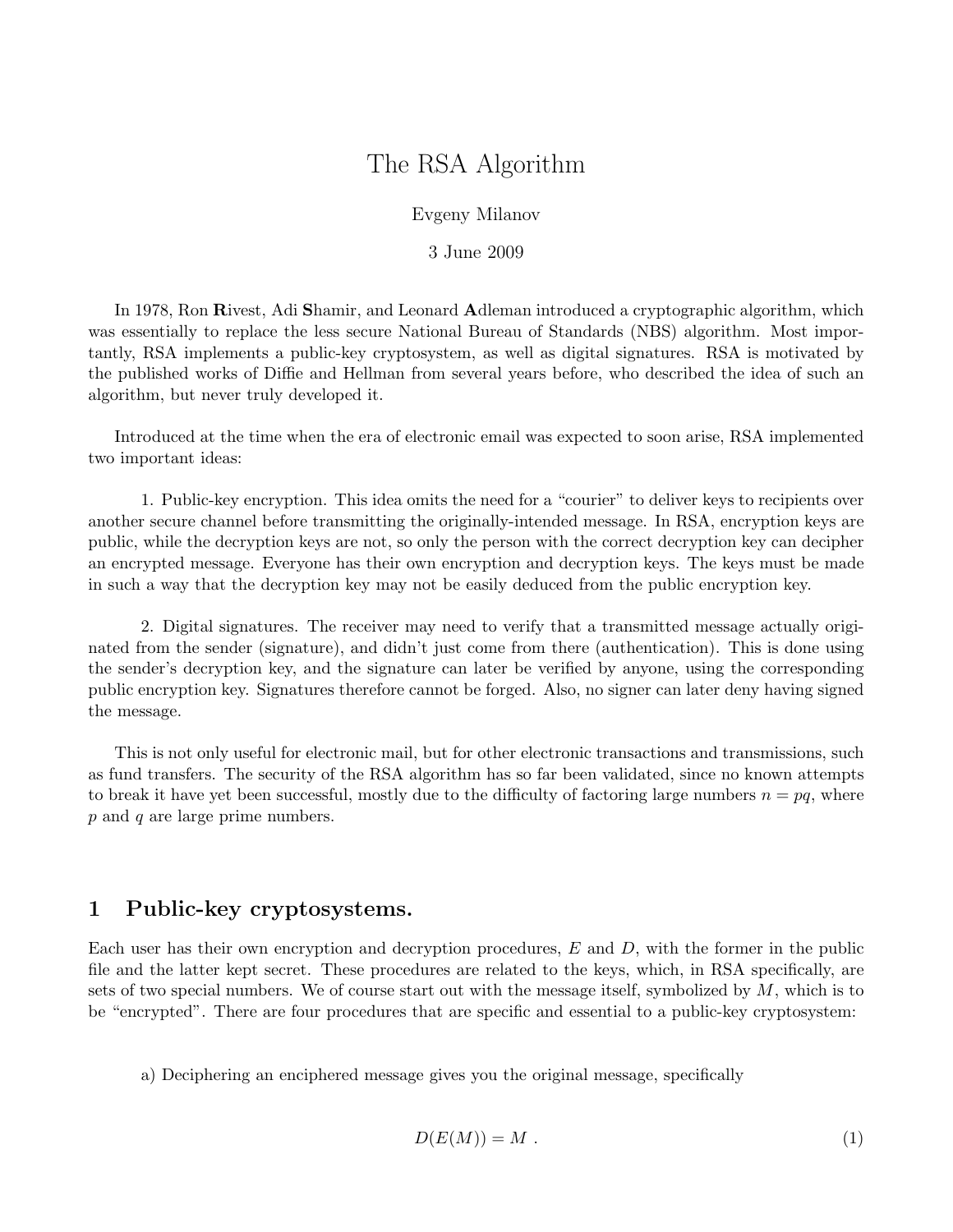b) Reversing the procedures still returns M:

$$
E(D(M)) = M . \t\t(2)
$$

c)  $E$  and  $D$  are easy to compute.

d) The publicity of E does not compromise the secrecy of D, meaning you cannot easily figure out D from E.

With a given E, we are still not given an efficient way of computing D. If  $C = E(M)$  is the ciphertext, then trying to figure out D by trying to satisfy an M in  $E(M) = C$  is unreasonably difficult: the number of messages to test would be impractically large.

An E that satisfies (a), (c), and (d) is called a "trap-door one-way function" and is also a "trap-door one-way permutation". It is a trap door because since it's inverse  $D$  is easy to compute if certain "trapdoor" information is available, but otherwise hard. It is one-way because it is easy to compute in one direction, but hard in the other. It is a permutation because it satisfies (b), meaning every ciphertext is a potential message, and every message is a ciphertext of some other message. Statement (b) is in fact just needed to provide "signatures".

Now we turn to specific keys, and imagine users  $A$  and  $B$  (Alice and Bob) on a two-user public-key cryptosystem, with their keys:  $E_A$ ,  $E_B$ ,  $D_A$ ,  $D_B$ .

# 2 Privacy.

Encryption, which is now a ubiquitous way of assuring a message is delivered privately, makes it so no intruder can bypass the ciphertext, which is essentially white noise. Without property (d), however, an encryption process is still not public-key, such as the NBS standard. It requires keys to be delivered privately through another secure "courier", which is an extra process that would deem NBS, for example, as slow, inefficient, and possibly expensive. Thus, RSA is a great answer to this problem. The NBS standard could provide useful only if it was a faster algorithm than RSA, where RSA would only be used to securely transmit the keys only. Thus, an efficient computing method of D must be found, so as to make RSA completely stand-alone and reliable. For it to be reliable, it would have to use simple arithmetic, which is easier to compute (a requirement of property (c)) on a general-purpose computer than are bit manipulations, where better hardware is used, where perhaps NBS would be better.

Now, Bob wants to send a private message to Alice. He will retrieve  $E_A$  from the public file, encode M, getting  $C = E_A(M)$ , whereafter Alice decodes it with her own  $D_A$ , which only she can do, due to property (d). She could also reply to Bob, using  $E_B$ . So all that's needed is both user's agreement to be part of the cryptosystem by placing their encryption data into a public file. No beforehand communication is needed, private or not. Also, due to property  $(d)$ , no eavesdropper can deduce D from listening in on E.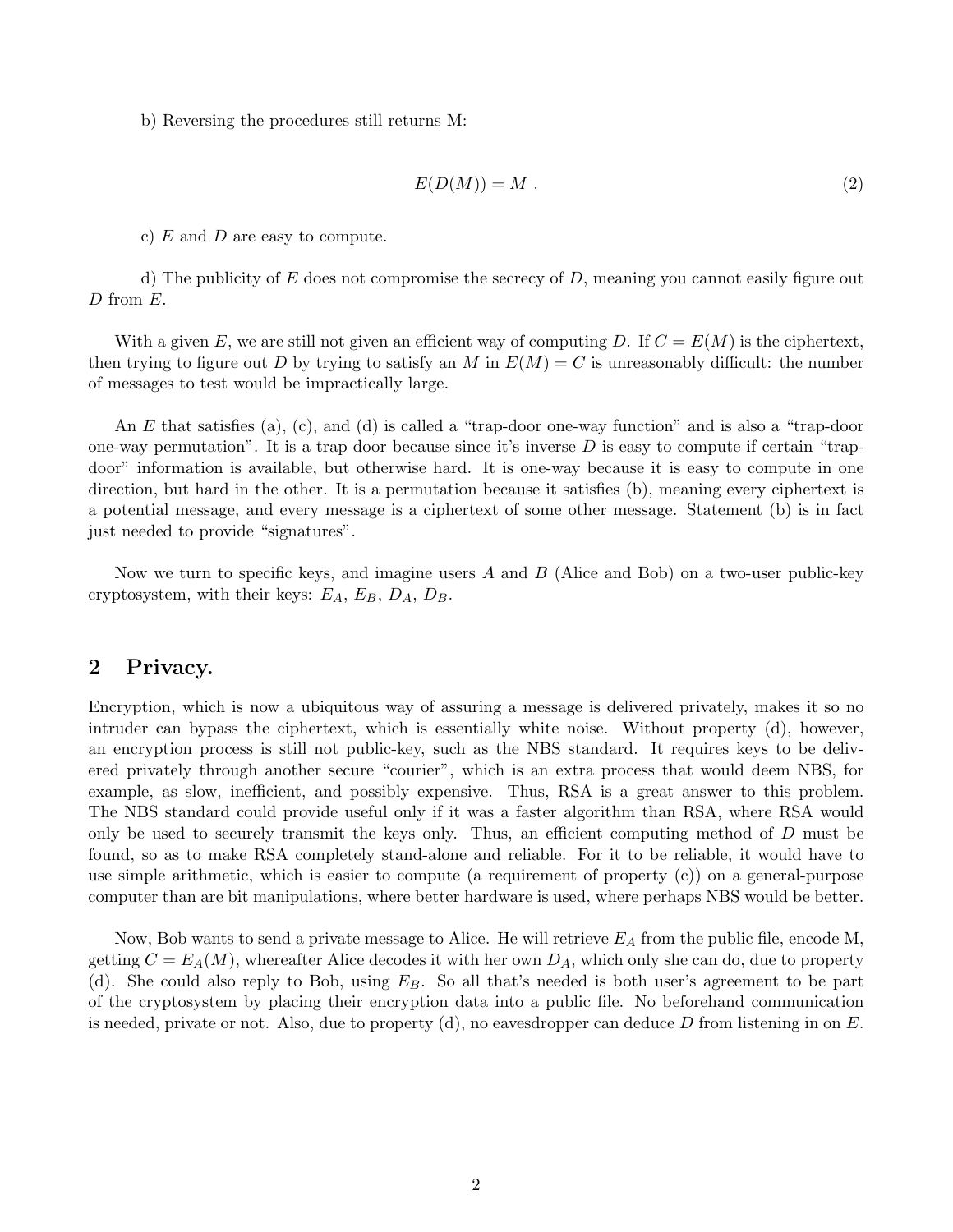# 3 Signatures.

For complete assurance that the message originated form a sender, and was not just sent through him by a third party who may have used the same encryption key (that of the receiver), we need a digital signature to come with the message. This has obvious implications of importance in real-life applications.

Bob wants to send a private message to Alice. To sign the document, we pull a clever little trick, all assuming that the RSA algorithm is quick and reliable, mostly due to property (c). We decrypt a message with Bob's key, allowed by properties (a) and (b), which assert that every message is the ciphertext of another message, and that every ciphertext can be interpreted as a message. Formally,

$$
D_B(M) = S \tag{3}
$$

Then we encrypt S with Alice's encryption key.

$$
E_A(S) = E_A(D_B(M))
$$
\n<sup>(4)</sup>

This way, we can assure only she can decrypt the document. When she does, she gets the signature by  $D_A(E_A(D_B(M))) = S$ . She now knows the message came from Bob, since only his decryption key could compute the signature. The message need not be sent separately, since Alice can deduce it from the signature itself by using Bob's publicly available encryption key, formally  $E_B(S) = E_B(D_B(M)) = M$ . Since S depends on  $M$ , and the encrypted transmission Bob sent depends on  $S$ , we have a transmission that depends on both the message and the signature, so both can be deduced from the transmitted document.

This brilliantly assures the message could not be modified (if needed to be presented to, say, a "judge"), since a modified M in the form of M' would have to generate a signature  $S' = D_B(M')$  as well, which is impossible, since she does not known  $D_B$  by property (d).

So not only does Alice possess proof that Bob signed the message and indeed sent it, but she also cannot modify M nor forge a signature for any other message.

Now, say an "intruder" attempted to lie and tell you he was from the public file? This is not a problem in RSA, since "signatures' are used. A signature just needs to assure it came form the public file (PF) itself. Every time a user joins a network, everybody gets a securely sent copy of the most recently updated PF, which is stored on their system, and they never have to look it up. Anyone trying to send a message pretending to be in the public file would not have the appropriate signature, and would be singled out as an "intruder". He would also never receive the PF, since he never joined it.

# 4 Applications, predictions, hardware implementation.

This has applications to electronic fund transmissions as well. Financial information needs to be secure, and checks can be electronically signed with RSA. Further measures would have to be taken, such as implementing unique check numbers that allow a check with this certain number transmittable/cashable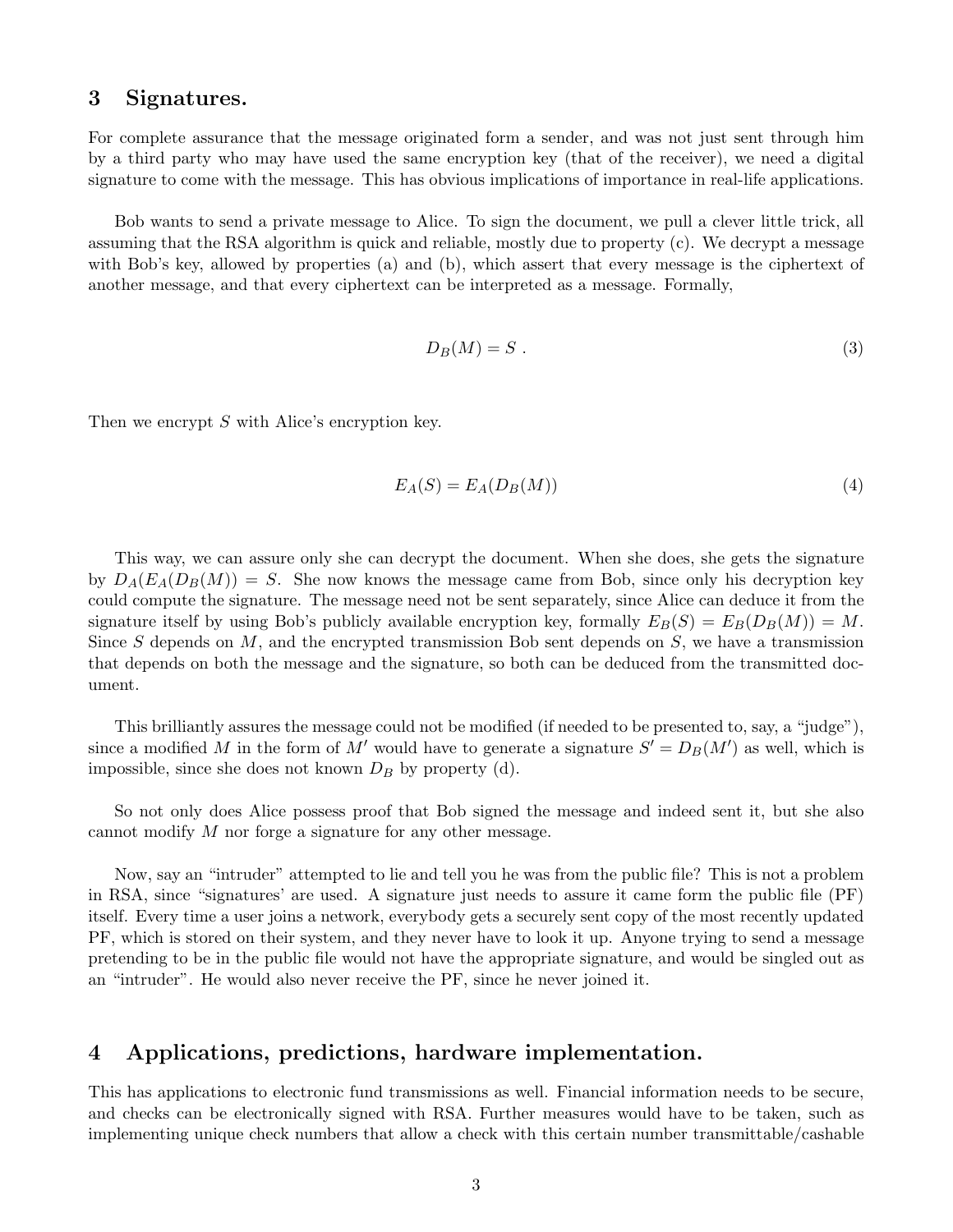only once.

In fact, such a system can be applied to *any* electronic system that needs to have a cryptosystem implemented. In their 1978 RSA paper, the authors of RSA predicted a secure email world to evolve and for RSA to be used to encrypt a live telephone conversation. Now, these things are indeed a part of more than just daily life because of RSA.

The encryption device must not be the direct buffer between a terminal and the communications channel. Instead, it should be a hardware subroutine that can be executed as needed, since it may need to be encrypted/decrypted with several different sequences of keys, so as to assure more privacy and/or more signatures.

# 5 The math of the method.

So far, we expect to make  $E$  and  $D$  easy to compute through simple arithmetic. We must now represent the message numerically, so that we can perform these arithmetic algorithms on it. Now lets represent M by an integer between 0 and  $n-1$ . If the message is too long, sparse it up and encrypt separately. Let  $e, d, n$  be positive integers, with  $(e, n)$  as the encryption key,  $(d, n)$  the decryption key,  $n = pq$ .

Now, we encrypt the message by raising it to the eth power modulo n to obtain  $C$ , the ciphertext. We then decrypt C by raising it to the dth power modulo n to obtain M again. Formally, we obtain these encryption and decryption algorithms for  $E$  and  $D$ :

$$
C \equiv E(M) \equiv M^e \pmod{n}
$$
  
\n
$$
M \equiv D(C) \equiv C^d \pmod{n}.
$$
\n(5)

Note that we are preserving the same information size, since  $M$  and  $C$  are integers between 0 and  $n-1$ , and because of the modular congruence. Also note the simplicity of the fact that the encryption/decryption keys are both just pairs of integers,  $(e, n)$  and  $(d, n)$ . These are different for every user, and should generally be subscripted, but we'll consider just the general case here.

Now comes the question of creating the encryption key itself. First, choosing two "random" large primes p and q, we multiply and produce  $n = pq$ . Although n is public, it will not reveal p and q since it is essentially impossible to factor them form  $n$ , and therefore will assure that  $d$  is practically impossible to derive from e.

Now we want to obtain the appropriate e and d. We pick d to be a random large integer, which must be coprime to  $(p-1) \cdot (q-1)$ , meaning the following equation has to be satisfied:

$$
\gcd(d, (p-1) \cdot (q-1)) = 1 \tag{6}
$$

"gcd" means greatest common divisor.

The reason we want d to be coprime to  $(p-1) \cdot (q-1)$  is peculiar. I will not show the "direct" motivation" behind it; rather, it will become clear why that statement is important when l show towards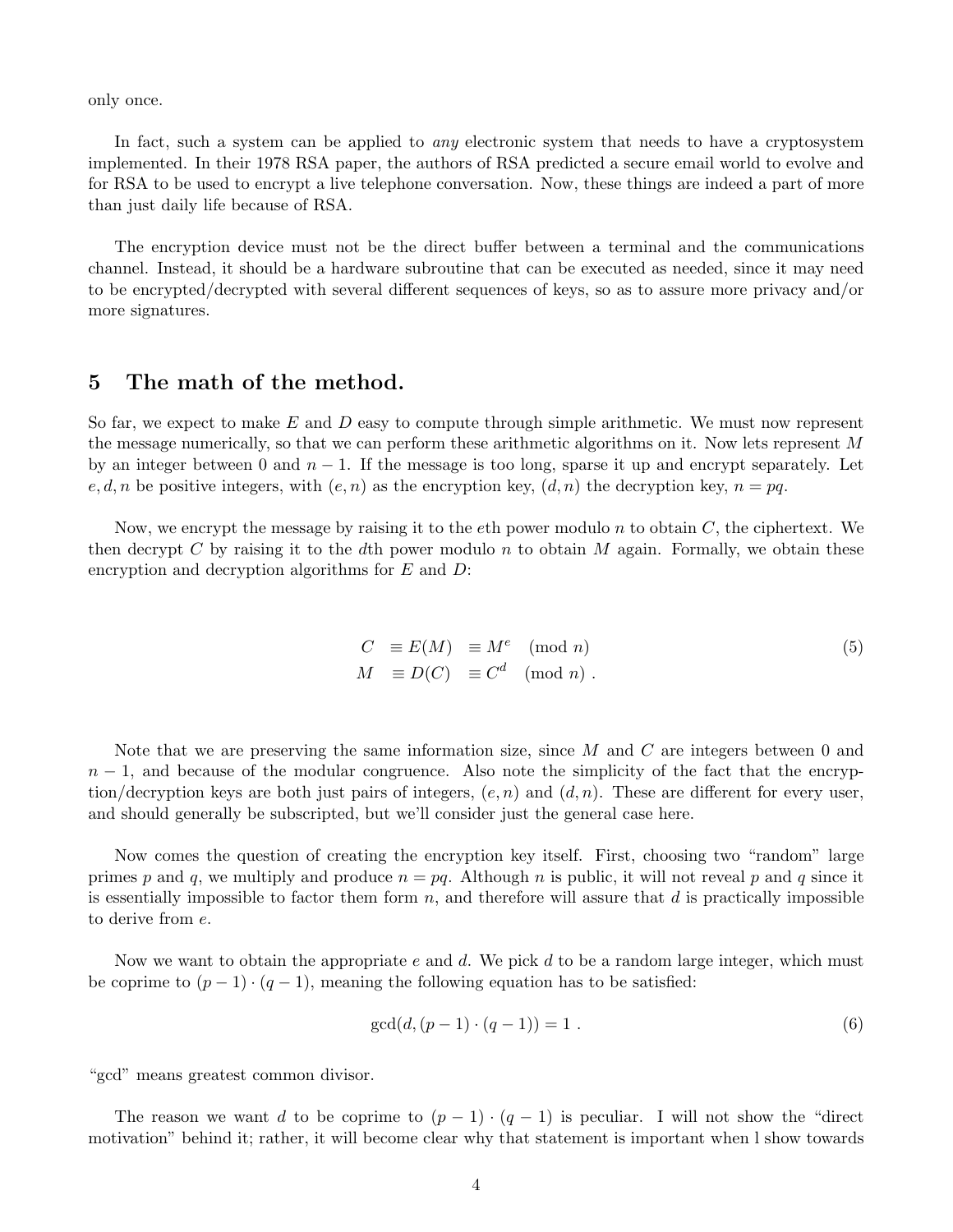the end of this section that it guarantees (1) and (2).

We will want to compute e from d, p, and q, where e is the multiplicative inverse of d. That means we need to satisfy

$$
e \cdot d = 1 \pmod{\phi(n)}.
$$
 (7)

Here, we introduce the Euler totient function  $\phi(n)$ , whose output is the number of positive integers less than n which are coprime to n. For primes p, this clearly becomes  $\phi(p) = p - 1$ . For n, we obtain, by elementary properties of the totient function, that

$$
\begin{array}{rcl}\n\phi(n) & = & \phi(p) \cdot \phi(q) \\
& = & (p-1) \cdot (q-1) \\
& = & n - (p+q) + 1 \,.\n\end{array} \tag{8}
$$

From this equation, we can substitute  $\phi(n)$  into equation (7) and obtain

$$
e \cdot d \equiv 1 \pmod{\phi(n)}
$$

which is equivalent to

$$
e \cdot d = k \cdot \phi(n) + 1
$$

for some integer k.

By the laws of modular arithmetic, the multiplicative inverse of  $a$  modulo  $m$  exists if and only if  $a$ and m are coprime. Indeed, since d and  $\phi(n)$  are coprime, d has a multiplicative inverse e in the ring of integers modulo  $\phi(n)$ .

So far, we can safely assured the following:

$$
D(E(M)) \equiv (E(M))^d \equiv (M^e)^d \pmod{n} = M^{e \cdot d} \pmod{n}
$$
  

$$
E(D(M)) \equiv (D(M))^e \equiv (M^d)^e \pmod{n} = M^{e \cdot d} \pmod{n}
$$

Also, since  $e \cdot d = k \cdot \phi(n) + 1$ , we can substitute into the above equations and obtain

$$
M^{e \cdot d} \equiv M^{k \cdot \phi(n)+1} \pmod{n}.
$$

Clearly, we want that to equal  $M$ . To prove this, will need an important identity due to Euler and Fermat: for any integer  $M$  coprime to  $n$ , we have

$$
M^{\phi(n)} \equiv 1 \pmod{n} \tag{9}
$$

Since we previously specified that  $0 \leq M < n$ , we know that M would not be coprime to n if and only if M was either  $p$  or  $q$ , of the integers in that interval. Therefore, the chances of M happening to be  $p$  or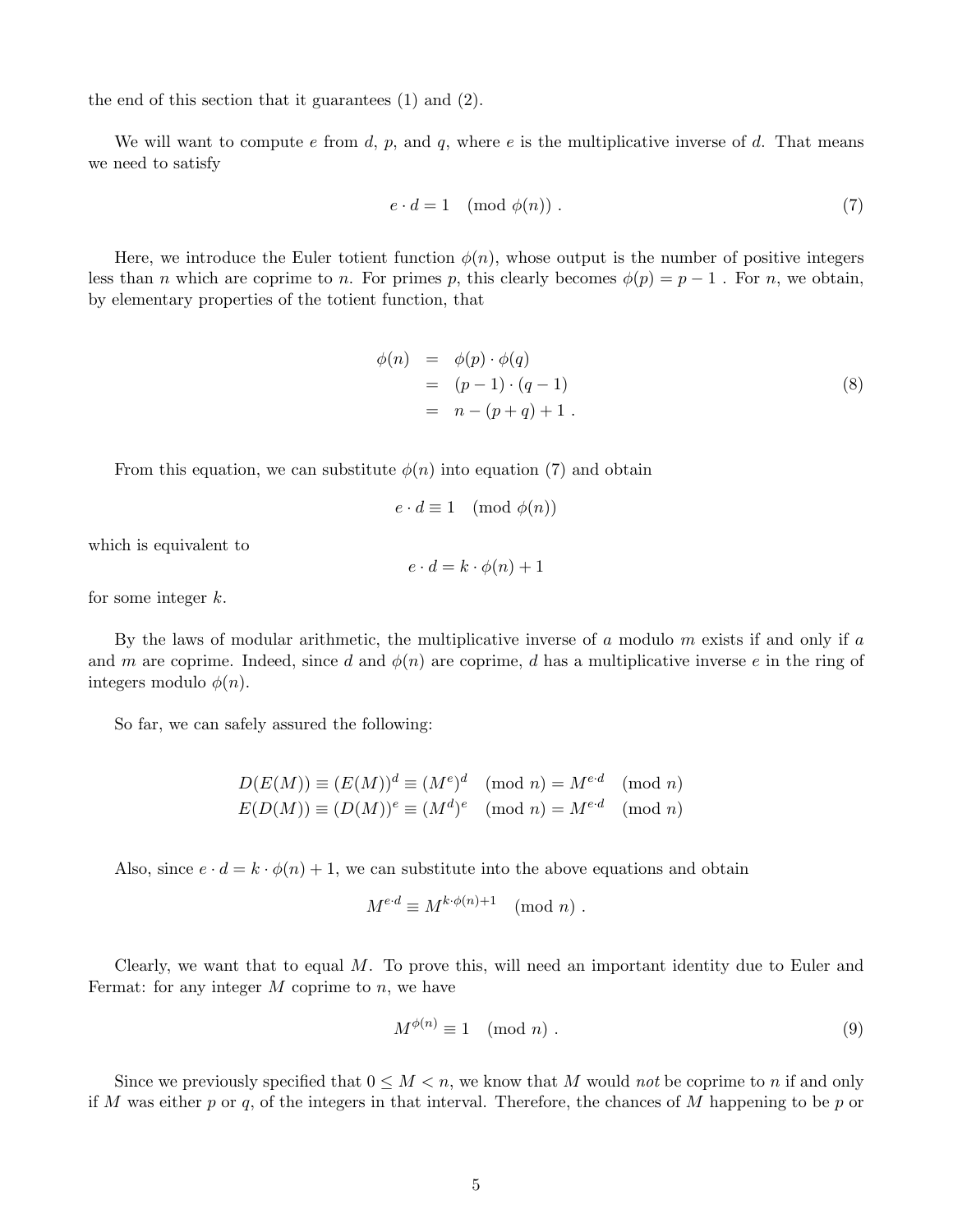q are on the same order of magnitude as  $2/n$ . This means that M is almost definitely relatively prime to  $n$ , therefore equation (9) holds and, using it, we evaluate:

$$
M^{e \cdot d} \equiv M^{k \cdot \phi(n)+1} \equiv (M^{\phi(n)})^k M \equiv 1^k M \pmod{n} = M.
$$

It turns out this works for all M, and in fact we see that (1) and (2) hold for all  $M, 0 \leq M < n$ . Therefore E and D are inverse permutations.

# 6 Algorithms.

### 6.1 Efficient encryption and decryption operations.

The authors of RSA claim that "computing  $M^e \pmod{n}$  requires at most  $2 \cdot \log_2(e)$  multiplications and  $2 \cdot \log_2(e)$  divisions" if we use their procedure below. It is important for us to know the amount of steps it would take a computer to encrypt the message so we can see if a method is fast and efficient, or not. We now "exponentiate by repeated squaring and multiplication":

Step 1. Let  $e_k e_{k-1}...e_1 e_0$  be the binary representation of e. Step 2. Set the variable C to 1. Step 3. Repeat steps 3a and 3b for  $i = k, k - 1, ..., 0$ : Step 3a. Set C to the remainder of  $C^2$  when divided by n. Step 3b. If  $e_i = 1$  then set C to the remainder of  $C \cdot M$  when divided by n. Step 4. Halt. Now  $C$  is the encrypted form of  $M$ .

There are more efficient procedures out there, but this one is good too. Also, since decryption follows the same identical procedure as encryption, we can implement the whole operation on a few integrated chips.

According to the authors of RSA, "the encryption time per block increases no faster than the cube of the number of digits in  $n$ .

### 6.2 Finding large prime numbers.

Finding n is the first step to the entire process. The number  $n$  will be revealed in the encryption and decryption keys, but the numbers  $p$  and  $q$ , whose product make up  $n$ , will not be explicitly shown. They are essentially impossible to derive from  $n$ , in fact, especially if we pick, say, 100-digit primes  $p$ and q, which would make a 200-digit  $n$ . These figures were at least sufficient in 1978. However, today we must use far larger numbers. The scale of these numbers is mentioned in the last section of this article.

Each user needs to privately choose his own two large prime numbers  $p$  and  $q$ . To do this, we need to generate, say, random odd 100-digit numbers until a prime is found. We will have to test each number, and according to the prime number theorem, there will be about  $(\ln 10^{100})/2 = 115$  number to test.

To test a large b for primality, we can use an algorithm due to Solovay and Strassen. First, we pick a random number a from a uniform distribution on  $1, ..., b - 1$  and test whether

$$
\gcd(a, b) = 1 \text{ and } J(a, b) = a^{(b-1)\div 2} \pmod{b},\tag{10}
$$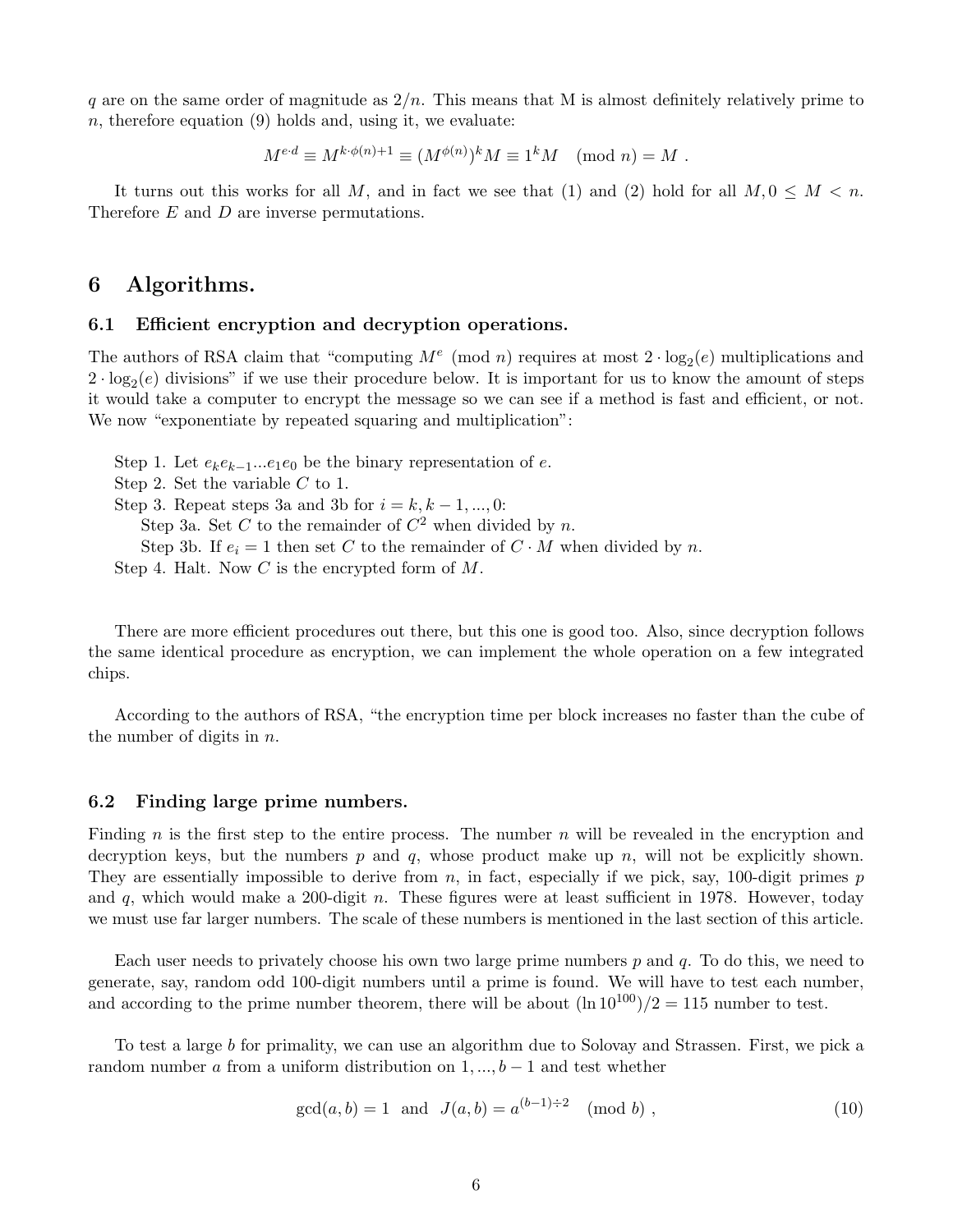where  $J(a, b)$  is the Jacobi symbol, which can also be represented as

$$
\left(\frac{a}{b}\right) = \left(\frac{a}{p_1}\right)^{\alpha_1} \left(\frac{a}{p_2}\right)^{\alpha_1} \cdot \cdot \cdot \left(\frac{a}{p_k}\right)^{\alpha_k},
$$

where  $b=p_1^{\alpha_1}p_2^{\alpha_2}\cdots p_k^{\alpha_k}$  is the primal factorization of b, and the Legendre symbol is defined for all integers a and all odd primes p by

$$
\begin{pmatrix}\n\underline{a} \\
\overline{p}\n\end{pmatrix} = \begin{cases}\n0 \text{ if } a \equiv 0 \pmod{p} \\
+1 \text{ if } a \not\equiv 0 \pmod{p} \text{ and for some integer } x, a \equiv x^2 \pmod{p} \\
-1 \text{ if there is no such } a \equiv 0 \pmod{p}\n\end{cases}
$$
\n
$$
\begin{pmatrix}\n\underline{a} \\
\overline{1}\n\end{pmatrix} = 1.
$$

The Jacobi symbol is only defined when a is an integer and b is a positive odd integer. Also,  $J(a, b)$  is 0 if  $gcd(a, b) \neq 1$  and  $\pm 1$  if  $gcd(a, b) = 1$ . Equation (10) is always true if b is prime, otherwise (if b is composite), (10) will have a chance of being false of over 50%. If (10) is true 100 times for randomly chosen  $a$ 's, then b is almost certainly prime, with a chance of being composite of 1 in  $2^{100}$ . If accidentally a composite were used for  $p$  or  $q$  in the process, the recipient would see "junk" and realize the decryption wasn't done correctly. I now present an efficient program for computing  $J(a, b)$  that the authors of RSA recommended in their original article:

$$
J(a, b) = \text{if } a = 1 \text{ then } 1 \text{ else}
$$
  
if is even then  $J(a \div 2, b) \cdot (-1)^{(b^2 - 1) \div 8}$   
else  $J(b \pmod{a}, a) \cdot (-1)^{(a-1) \cdot (b-1) \div 4}$ 

 $\implies$ 

To protect against sophisticated factoring algorithms,  $p$  and  $q$  should differ in length by a few digits,  $\gcd(p-1, q-1)$  should be small, and both  $(p-1)$  and  $(q-1)$  should contain large prime factors. To assure the latter, we generate a large random prime number  $u$  and take the first prime in the sequence  $i \cdot u + 1$ ,  $i = 2, 4, 6, \dots$ . This process would be very fast on a computer. When the authors of RSA published their article, on a high-speed computer, testing a 100-digit number for primality would take several seconds, while finding the next prime would take around a minute and a half. Imagine how quickly an average PC can do this today! Perhaps this is why the RSA algorithm has survived so long.

We could also find large primes by taking a number whose factorization we know, add 1 to it, and test for primality. If we get a number we think is prime, we could potentially prove that it is prime by using the factorization of  $(p-1)$ .

 $\widehat{\phantom{a}}$ 

### 6.3 Finding  $d$ .

This is very easy. We want to find a number d coprime to  $\phi(n)$ ; any prime number greater than  $\max(p, q)$ is fine. Since the set of primes  $\mathbb P$  is large, it assures that a cryptanalyst cannot find d by a direct search. In fact, any method of finding d that picks d out of a big set would do.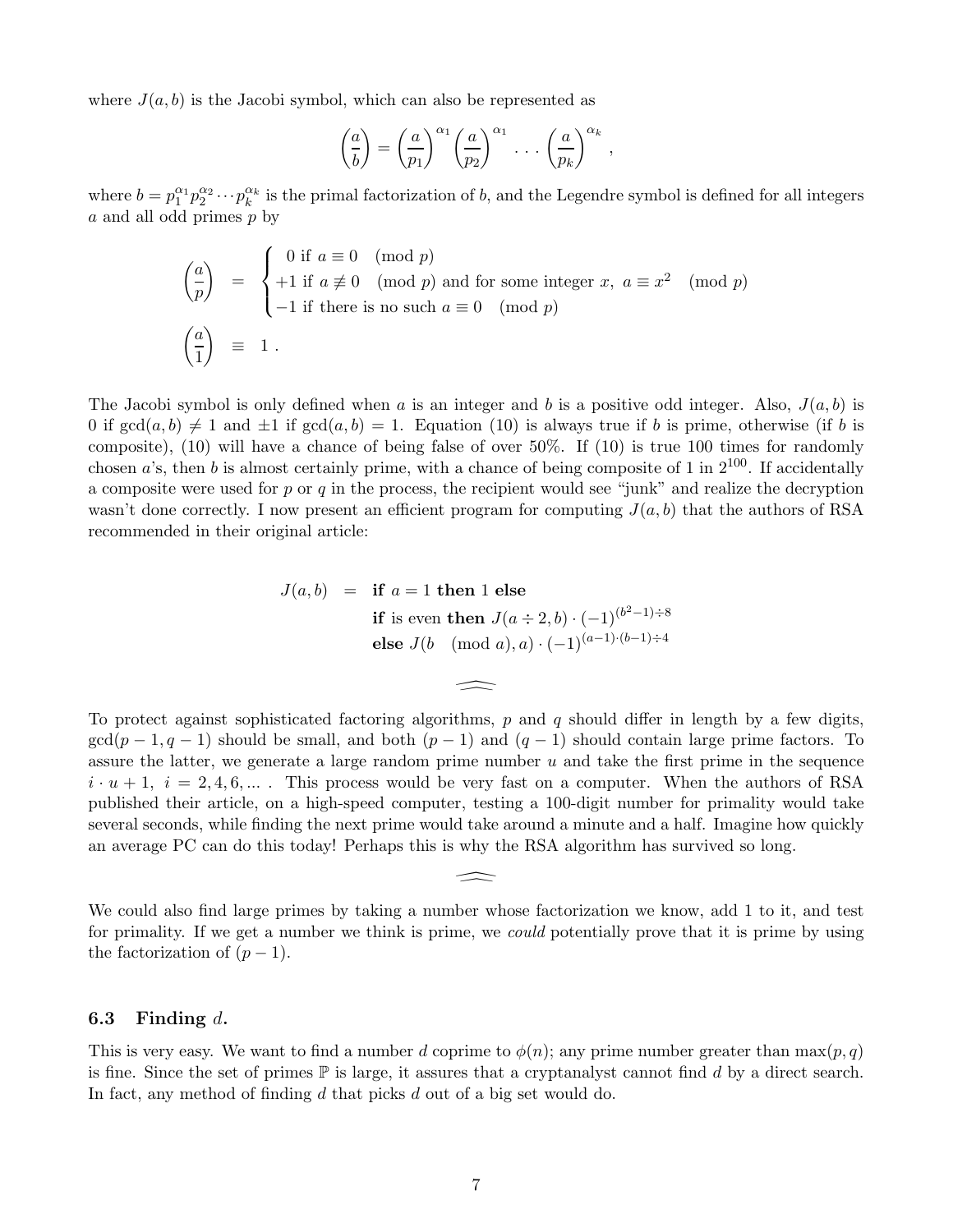### **6.4** Finding e form d and  $\phi(n)$ .

Here, we use a variation of Euclid's algorithm for computing the greatest common divisor of  $\phi(n)$  and d. First, we compute a series  $x_0, x_1, x_2, ...,$  where  $x_0 \equiv \phi(n), x_1 = d, ..., x_{i+1} \equiv x_{i-1} \pmod{x_i}$ , until an  $x_k = 0$  is found. Then  $gcd(x_0, x_1) = x_{k-1}$ . Now we find numbers  $a_i$  and  $b_i$  such that  $x_i = a_i \cdot x_0 + b_i \cdot x_1$ . If  $x_{k-1} = 1$  then  $b_{k-1}$  is the multiplicative inverse of  $x_1 \pmod{n}$ , and is precisely e. Since  $k < 2 \log_2(n)$ , this can be computed quickly. Since the difficulty in computing complicated modular arithmetic in part contributes to the difficulty in cracking RSA, we need to use this to our advantage. Therefore, if  $e < \log_2(n)$ , we find another  $e$  that's not too small so that the encrypted message undergoes reduction in modulo  $n$ ("wrap-around").

### 7 An example.

Let  $p = 37, q = 43, n = p \cdot q = 1591, d = 71$ . It follows that  $\phi(1591) = 36 \cdot 42 = 1512$  and now we compute e:

| $x_0 = 1512,$ | $a_0 = 1,$   | $b_0 = 0,$    |
|---------------|--------------|---------------|
| $x_1 = 71,$   | $a_1 = 0,$   | $b_1 = 1,$    |
| $x_2 = 21,$   | $a_2 = 1,$   | $b_2 = -21,$  |
| $x_3 = 8,$    | $a_3 = -3,$  | $b_3 = 64,$   |
| $x_4 = 5,$    | $a_4 = 7,$   | $b_4 = -149,$ |
| $x_5 = 3,$    | $a_5 = -10,$ | $b_5 = 213,$  |
| $x_6 = 2,$    | $a_6 = 17,$  | $b_6 = -362,$ |
| $x_7 = 1,$    | $a_7 = -27,$ | $b_7 = 575$ . |

Thus  $e = 575$  is the multiplicative inverse in modulo 1512 of  $d = 71$ . Using this and the rest of our values, we now begin to encrypt. We use a fairly standard numerical representation of the English alphabet: blank = 00, A = 01, B = 02, ..., Z = 26. Each block of the message has to be less than  $n = 1591$ . In this case, we will break the message into two-letter blocks, because luckily no block will exceed 159. The bigger  $p$  and  $q$  are, the more information we can encrypt per block. We choose a short message for ease:

#### NO ODD

is encoded:

#### 1415 0015 0404

575 is 1000111111 in binary. We now use the algorithm in section 6.1. We simplify it using modular arithmetic. We replace steps 3a and 3b by the following conditions: if  $e_k = 1$  then we square C and multiply by  $M$ , otherwise we just square C. After step 4, we put C into modulo n.

Taking, for example, the first block and setting  $M = 1415$  and encrypting we get:

$$
M^{575} = (((||((||((12 · M)2)2)2 · M)2 · M)2 · M)2 · M)2 · M = 824 \pmod{1591}.
$$

The whole message becomes:

#### 0824 1253 0267

Similarly, we can decrypt the message to check it deciphers properly:  $824^{71} \equiv 1415 \pmod{1591}$ , etc.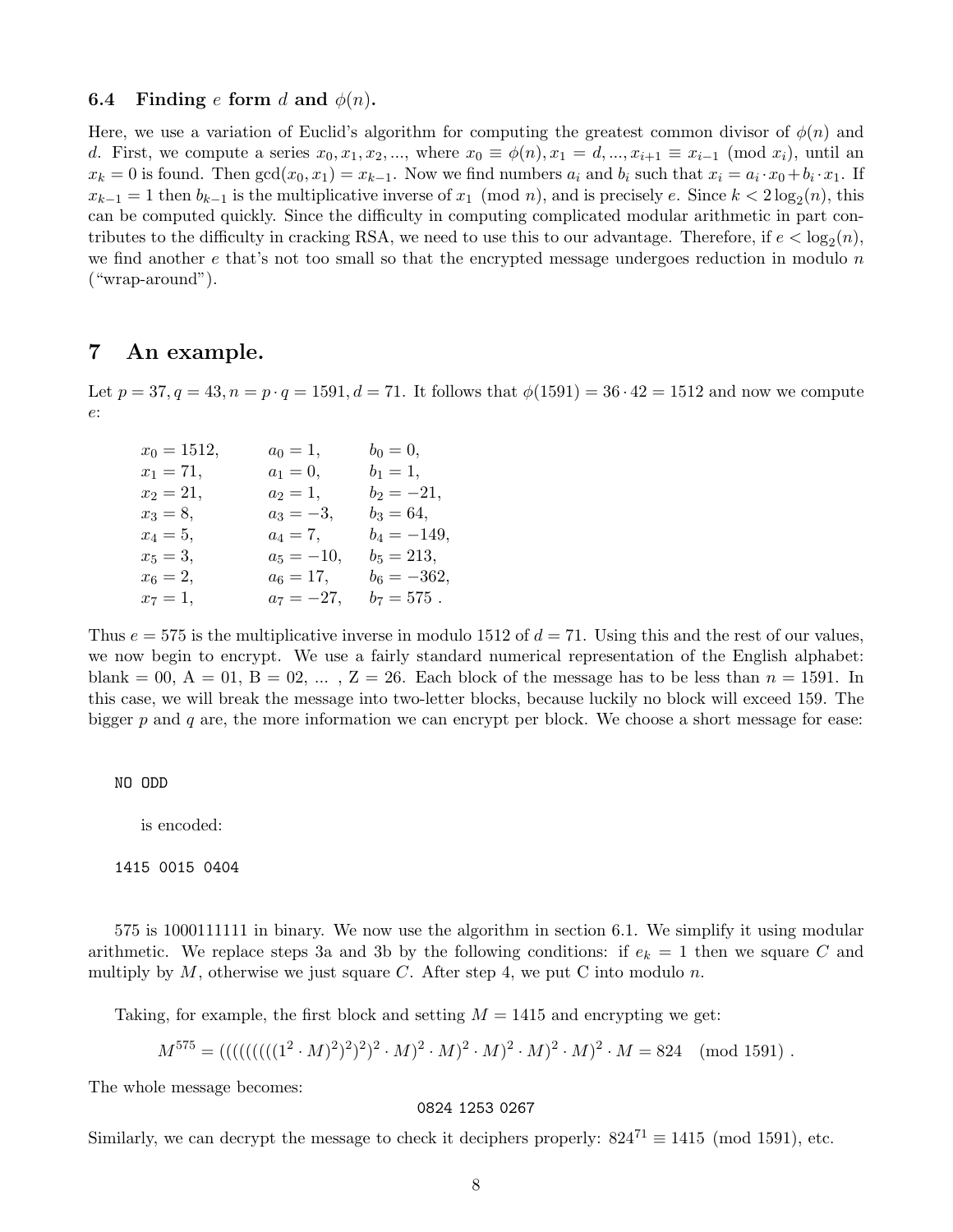# 8 How secure is RSA?

The RSA algorithm is indeed among the strongest, but can it withstand anything? Certainly nothing can withstand the test of time. In fact, no encryption technique is even perfectly secure from an attack by a realistic cryptanalyst. Methods such as brute-force are simple but lengthy and may crack a message, but not likely an entire encryption scheme. We must also consider a probabilistic approach, meaning there's always a chance some one may get the "one key out of a million". So far, we don't know how to prove whether an encryption scheme is unbreakable. If we cannot prove it, we will at least see if someone can break the code. This is how the NBS standard and RSA were essentially certified. Despite years of attempts, no one has been known to crack either algorithm. Such a resistance to attack makes RSA secure in practice.

In section 8, we will see why breaking RSA is at least as hard as factoring n. Factoring large numbers is not provably hard, but no algorithms exists today to factor a 200-digit number in a reasonable amount of time. Fermat and Legendre have both contributed to this field by developing factoring algorithms, though factoring is still an age-old math problem. This is precisely what has partially "certified" RSA as secure.

To show that RSA is secure, we will consider how a cryptanalyst may try to obtain the decryption key from the public encryption key, and not how an intruder may attempt to "steal" the decryption key. This should be taken care of as one would protect their money, through physical security methods. The authors of RSA provide an example: the encryption device (which could be, say, a set of integrated chips within a computer), would be separate from the rest of the system. It would generate encryption and decryption keys, but would not print out the decryption key, even for its owner. It would, in fact, erase the decryption key if it sensed an attempted intrusion.

### 8.1 Factoring  $n$ .

Since knowing the factors of n would give away  $\phi(n)$  and therefore d, a cryptanalyst would break the code if he factored n. However, factoring numbers has practically proven to be far harder than determining primality or compositeness. Nonetheless, many factoring algorithms are around. The authors of RSA referenced Knuth and Pollard as good sources for such algorithms. They also present an unpublished algorithm due to Richard Schroeppel, which factors  $n$  in approximately

$$
\exp\sqrt{\ln n \cdot \ln \ln n} = n^{\sqrt{\ln \ln n \div \ln n}} = (\ln n)^{\sqrt{\ln n \div \ln \ln n}}
$$

steps. The following table is the one the authors of RSA presented in 1978. They assume an operation in the Schroeppel factoring algorithm takes one microsecond to compute, and present the following data for various lengths of  $n$ :

| Digits | Number of operations | Time                       |
|--------|----------------------|----------------------------|
| 50     | $1.4 \times 10^{10}$ | 3.9 hours                  |
| 75     | $9.0 \times 10^{12}$ | $104 \text{ days}$         |
| 100    | $2.3 \times 10^{15}$ | 74 years                   |
| 200    | $1.2 \times 10^{23}$ | $3.8 \times 10^9$ years    |
| 300    | $1.5 \times 10^{29}$ | $4.9 \times 10^{15}$ years |
| 500    | $1.3 \times 10^{39}$ | $4.2 \times 10^{25}$ years |

The authors of RSA recommend that n be about 200 digits long. However, the length of n may be varied, based on the importance of speed of encryption versus security. RSA, in effect, allows the user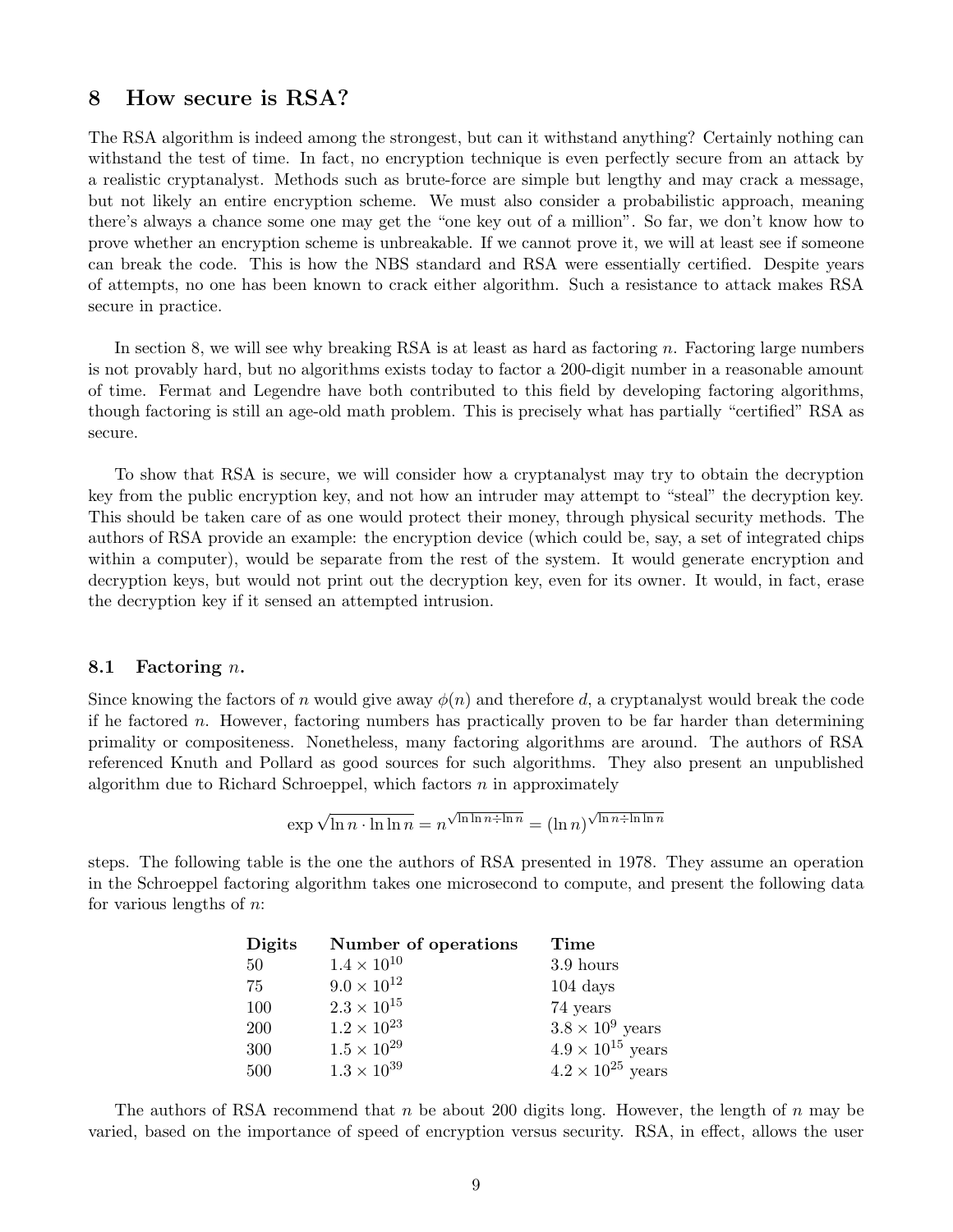(administrator, etc.) to choose a key-length, and thus a level of security, a flexibility not found in many encryption schemes before 1978 (such as the NBS method).

### 8.2 Computing  $\phi(n)$  without factoring *n*.

This method would break the system because if one could compute  $\phi(n)$ , then he could compute d as the multiplicative inverse of the publicly revealed e modulo  $\phi(n)$ , using the method developed in section 6.4. This method is at least as difficult as factoring the publicly-revealed n since it would allow a cryptanalyst to easily factor n from  $\phi(n)$ . Since this approach to factoring n has not turned out practical, this method of computing  $\phi(n)$  is also impractical, since it is more difficult, by the previous sentence.

Indeed, factoring n as such is difficult because performing certain operations involving p, q, n, and even  $\phi(n)$ , all of immense sizes, would take too long. To factor n using  $\phi(n)$ , we first obtain  $(p+q)$  from n and  $\phi(n) = n - (p + q) + 1$ , then compute  $(p - q)$  from this easily verifiable equation:

$$
(p - q)^2 = (p + q)^2 - 4n \; .
$$

Finally, we obtain q from half the difference of  $(p - q)$  and  $(p + q)$ , and we get p from either  $p = n \div q$  or from half the sum of  $(p - q)$  and  $(p + q)$ .

If n was prime,  $\phi(n) = n-1$  would be easy to compute, thus n must be composite, as originally stated.

### 8.3 Determining d without factoring n or computing  $\phi(n)$ .

We use the same logic in the previous section. We have an approach to factoring n from a for-some-reason known  $d$ , described in the next paragraph, which has not proven practical. We argue that computing  $d$ is no easier than factoring n, since knowing d allows n to be factored easily.

Knowing d allows us to calculate  $e \cdot d - 1$ , which is a multiple of  $\phi(n)$ . Miller [6] shows that n can be factored using any such multiple, thus a cryptanalyst cannot determine  $d$  easier than he can factor  $n$ .

Should one try to find a  $d'$  which is equivalent to the secret  $d$ , and if such values  $d'$  were common, then a brute-force attack could crack the code. However, all such values  $d'$  differ by the least common multiple (lcm) of  $(p-1)$  and  $(q-1)$ , and here is why. Since, by arithmetic modulo  $\phi(n)$  we have  $e \cdot d = 1$  $p(\text{mod } \phi(n))$ , then indeed  $e \cdot kd' = 1 \pmod{k \cdot \phi(n)}$  for an integer k, and setting  $k = 1$ , we obtain the original equation. Seeing that since  $\phi(n) = (p-1) \cdot (q-1)$  and  $k \cdot (p-1) \cdot (q-1) = \text{lcm}((p-1), (q-1))$ when  $k = 1$ , then indeed  $\phi(n) = \text{lcm}((p-1), (q-1))$ . Thus, finding such a d' is as hard as factoring n.

### 8.4 Other ways of computing  $d$ .

The authors of RSA argued that computing e-th roots modulo n without factoring n is practically impossible computationally. Thus, since the only other realistic option is to discover a way to break the code without factoring  $n$ , such a discovery would yield an efficient factoring algorithm. However, such a discovery, combined with ways of breaking the code by factoring  $n$ , would have to all be as hard as factoring n. The authors of RSA do not provide a proof for this conjecture. However, it seems that that were in fact correct, since there has been no known record of anyone breaking RSA in the 31 years since it has been published.